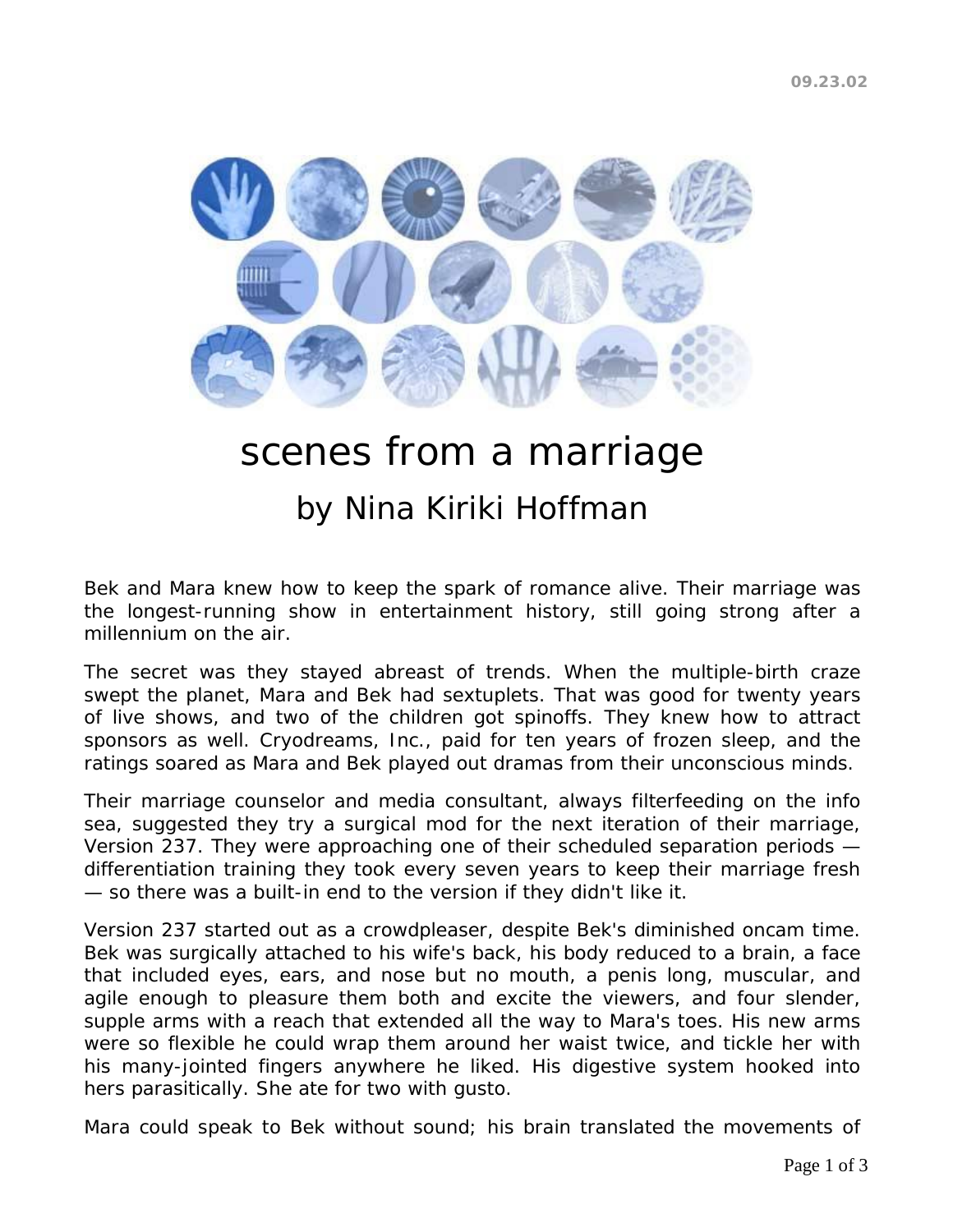her lips, throat, and tongue. Bek emitted shaped bursts of electricity that Mara's brain decoded as language. As Version 237 progressed, their sensitivity to each other increased.

It was the closest they had come to being one person in their thousand years of marriage.

Bek liked it better than he had expected to. He wore a wristscreen; he watched the MaraBek channel. He hated the way **he** came across oncam, but he loved other things about Version 237: his closeness with Mara, her cheer, the things he could do to excite and satisfy her, the ways she could satisfy him.

Their conversations had changed, since the pinbot cameras that followed them everywhere couldn't hear Bek. Mara often spoke aloud, sometimes repeating Bek's answers; sponsors and viewers were hungry for dialogue, so she satisfied their longings. At other times, they had a new level of privacy.

on on on

When Mara and Bek went on an unscheduled visit to their mod doc, the number of pinbot cameras that accompanied them increased.

Mara told the doctor, "I'm having trouble breathing, and my chest hurts. I don't know why I have this complaint now. We've been Version 237 for more than a year with no previous physical problems."

"Let me check your vital signs," said the doc.

Mara removed her dress. The cloud of pinbot cameras zoomed closer to Bek's face and Mara's breasts.

The doc scanned them together and separately. "Most people ditch this mod after a month," it said. "They find it impossible to live with. I'm surprised you've stuck with it this long." It scanned Mara's chest again. "Nothing physically wrong here. Can you describe your pain?"

Mara stared at it, then stumbled to a stool and sat. Bek found himself faced with a wall of active medgraphics. He knew from Mara's breathing that she was going to cry. He checked his wristscreen, tuned to their channel. One of the screenspots showed him Mara's face, and he tapped it to bring it up, shrinking all the other views. Her eyes shimmered.

He reached behind him to touch her cheek. She placed her hand over his, then lifted his hand, pressed a kiss on the back, released him, and hunched forward, stretching him along her spine. She clutched her arms over her stomach and wept.

<Mara.> He stroked her head. She bent her neck forward. Did she want to get away from him?